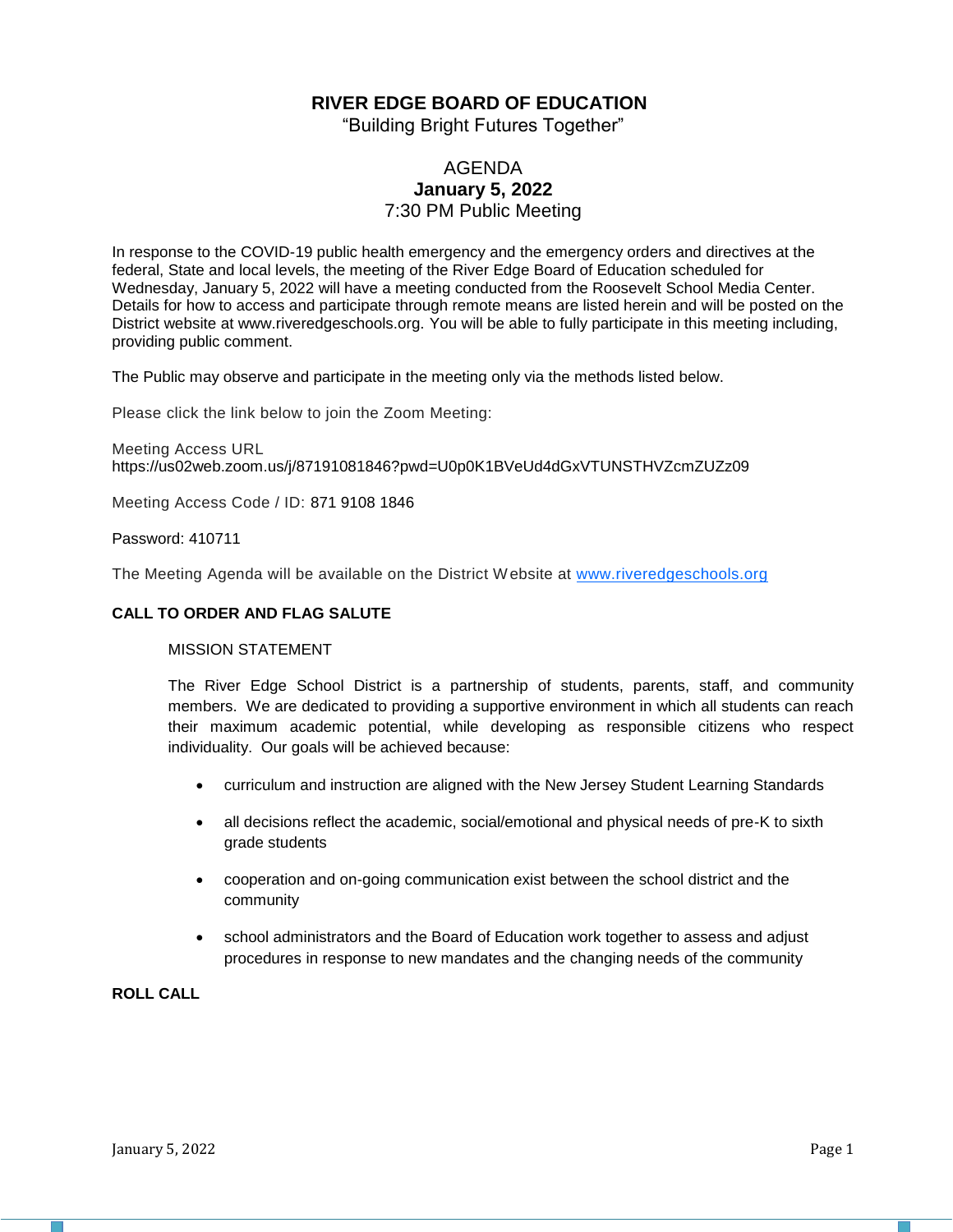## **OPEN PUBLIC MEETINGS NOTICE**

Pursuant to the Open Public Meetings Act, notice of this meeting, its date, time and place have been delivered to the Post Office, the Municipal Building, Town News, The Record and posted on the District website, at least 48 hours prior to the time of this meeting.

#### **REORGANIZATION**

#### **Certification of Election Results – November 2, 2021**

Mrs. Napolitano will report on the official results of November 2, 2021 election.

| Candidate                       | <b>Total Votes Cast</b> |
|---------------------------------|-------------------------|
| Dimitrios Papiris (3 Year Term) | 1.564                   |
| Eun Kang (3 Year Term)          | 1.307                   |
| Gyuchang Sim (3 Year Term)      | 948                     |

#### **Oath of Office to Newly Elected Trustees**

The Board Secretary will administer the Oath of Office to Trustees elect Dimitrios Papiris, Eun Kang, and Gyuchang Sim.

### **2022 Board of Education and Expiration of Terms of Offices**

| <b>Trustee</b>           | <b>Expiration of Terms</b> |  |  |
|--------------------------|----------------------------|--|--|
|                          |                            |  |  |
| Caleb Herbst             | 2022                       |  |  |
| Silvija Juskeliene       | 2022                       |  |  |
| Sheli Dansky             | 2023                       |  |  |
| Elizabeth Brown          | 2023                       |  |  |
| Gyuchang Sim             | 2024                       |  |  |
| Eun Kang                 | 2024                       |  |  |
| <b>Dimitrios Papiris</b> | 2024                       |  |  |

## **Nomination and Election of President**

The Board Secretary will ask for nominations for the election of President of the Board.

**Motion by: \_\_\_\_\_\_\_\_\_\_\_\_\_\_\_\_\_\_\_\_** 

#### **Nomination and Election of Vice-President**

The Board Secretary will receive nominations for the election of Vice-President of the Board.

**Motion by: \_\_\_\_\_\_\_\_\_\_\_\_\_\_\_\_\_\_\_\_** 

**President, \_\_\_\_\_\_\_\_\_\_ assumes Chair**.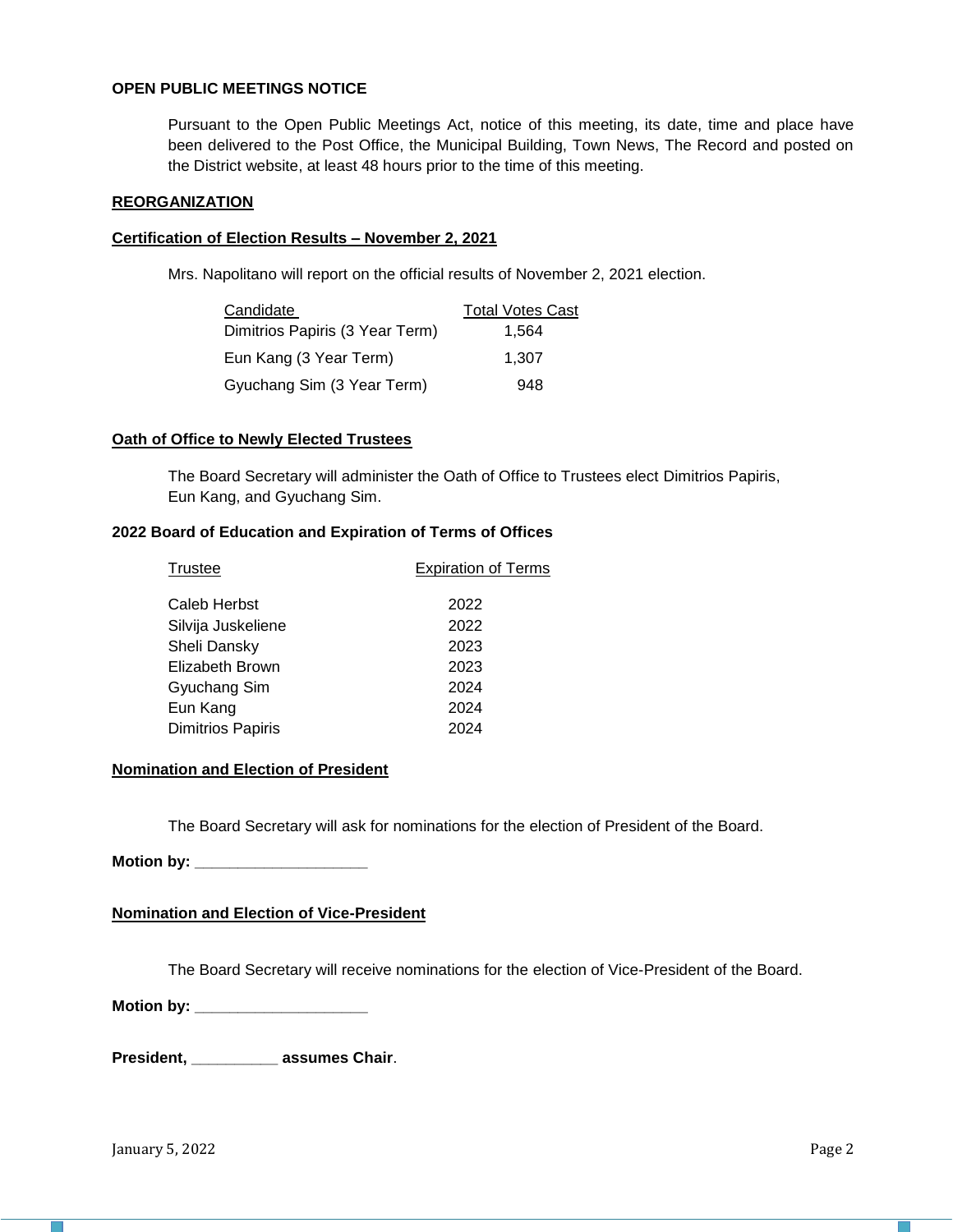#### **REORGANIZATION MOTIONS**

1. Meeting Time & Location

Motion by Seconded by

That the Board of Education continues to hold regular public meetings at 7:30 p.m. as follows:

| Date                                     | <b>School</b>    |
|------------------------------------------|------------------|
| January 5, 2022                          | Roosevelt School |
| January 19, 2022                         | Roosevelt School |
| February 2, 2022                         | Roosevelt School |
| February 16, 2022                        | Roosevelt School |
| March 2, 2022                            | Roosevelt School |
| March 16, 2022                           | Roosevelt School |
| April 6, 2022                            | Roosevelt School |
| April 27, 2022                           | Roosevelt School |
| May 4, 2022                              | Roosevelt School |
| May 18, 2022                             | Roosevelt School |
| June 8, 2022                             | Roosevelt School |
| June 22, 2022                            | Roosevelt School |
| July 27, 2022                            | Roosevelt School |
| September 7, 2022                        | Roosevelt School |
| September 21, 2022                       | Roosevelt School |
| October 12, 2022                         | Roosevelt School |
| October 26, 2022                         | Roosevelt School |
| November 2, 2022                         | Roosevelt School |
| November 16, 2022                        | Roosevelt School |
| December 7, 2022                         | Roosevelt School |
| December 21, 2022                        | Roosevelt School |
| January 4, 2023 (Reorganization Meeting) | Roosevelt School |

FURTHER, provision is also made for closed meetings immediately following each regular meeting for the purpose of discussing personnel matters or any other private matters if necessary.

FURTHER, the Secretary of this Board is hereby authorized and directed to give at least 48 hours advance notice of all the aforesaid meetings, and said notice shall (a) be delivered to the municipal building and the post office; (b) be delivered to the Board's officially designated newspapers; (c) circulated in the School District; and (d) filed with the clerk of the Borough of River Edge, all as provided for the pursuant to the Open Public Meetings Act, Chapter 231, Laws of the State of New Jersey 1975.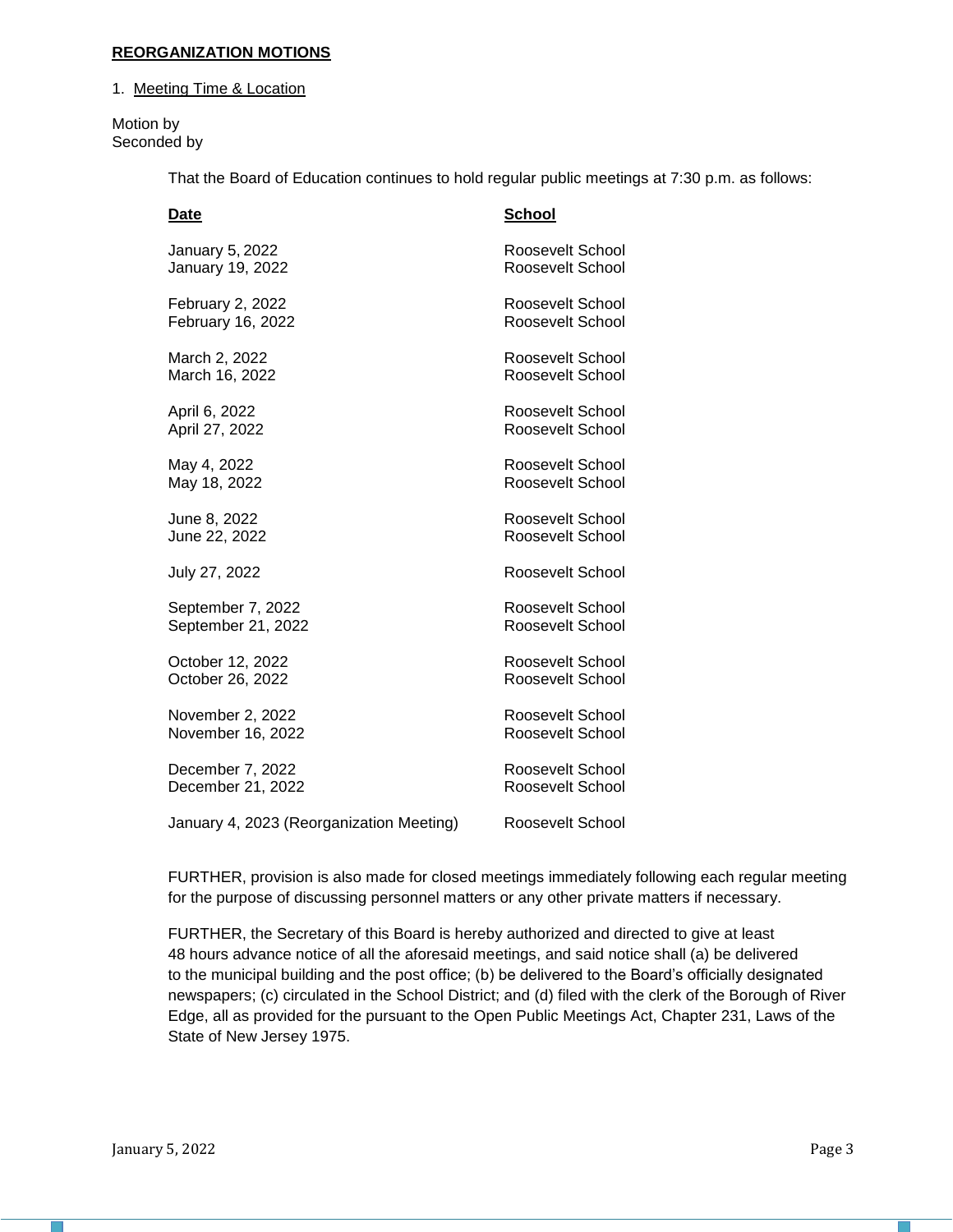## 2. School Ethics

FURTHER, that the Board of Education abide by the School Ethics Act and the Code of Ethics for School Board Members, pursuant to N.J.S.A.18A:12-21 et seq.

## 3. Parliament Procedure

FURTHER, that the Board of Education meetings be governed by parliamentary procedure of Robert's Rules of Order.

### 4. Official Public Notice Newspapers

FURTHER, that the Board of Education designate the *Suburban/Town News* and *The Record* as the Official Newspapers for the Board of Education until the next organization meeting.

## 5. Designation Board Secretary

FURTHER, that the Board of Education designate Louise Napolitano as Board Secretary until June 30, 2022.

## 6. Rules, Regulations and Policies

FURTHER, that all rules, regulations and policies adopted in previous years, and not rescinded by the River Edge Board of Education be continued in full force and effect until altered, amended, modified or repealed by other resolutions of this Board, including board policy on student records.

## 7. Curricula

FURTHER, that the Board of Education approve all current curricula, textbooks, and programs that have been developed in accordance with the New Jersey Student Learning Standards until the next organization meeting.

#### 8. Mission Statement

FURTHER, that the Board of Education adopt the Mission Statement as follows:

The River Edge School District is a partnership of students, parents, staff, and community members. We are dedicated to providing a supportive environment in which all students can reach their maximum academic potential, while developing as responsible citizens who respect individuality. Our goals will be achieved because:

- curriculum and instruction are aligned with the New Jersey Student Learning Standards
- all decisions reflect the academic, social/emotional and physical needs of pre-K to sixth grade students
- cooperation and on-going communication exist between the school district and the community
- school administrators and the Board of Education work together to assess and adjust procedures in response to new mandates and the changing needs of the community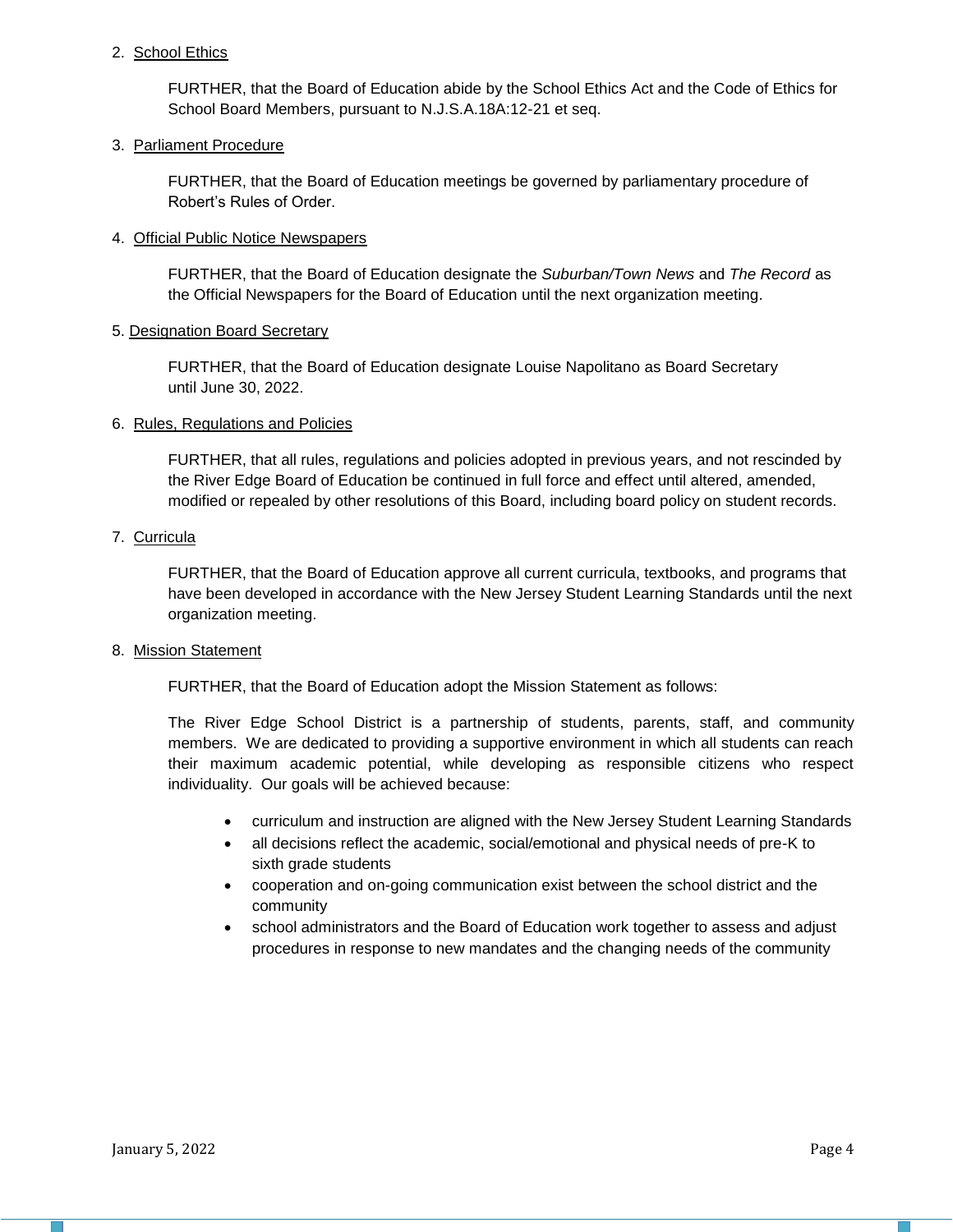#### 9. Designation of Depositories & Signature Authorizations

FURTHER, that the Board of Education designate the Columbia Bank as the depository for funds for the Board of Education.

FURTHER, that the Board Secretary/Business Administrator and the Treasurer of School Monies be authorized and directed to maintain accounts for and on behalf of the Board in Columbia Bank and

FURTHER, that the Board of Education official warrants be signed by three of the following five:

President, Vice President, Board Secretary/Business Administrator, Treasurer of School Monies, Superintendent of Schools

#### 10. Signature Authorization – Taxes, Payroll, Insurance

FURTHER, that the President or Vice President in his/her absence, and the Board Secretary/Business Administrator or Superintendent in his/her absence, and the Treasurer of School Monies, be authorized and directed to execute warrants without further action on the part of the Board of the payment, when due, for salaries of all employees of the Board and for withholding taxes, pension funds, medical insurance plans, property insurance, Social Security and New Jersey Unemployment Insurance.

#### 11. Office Account Signatures

FURTHER, that the Board of Education authorize the following individuals to approve the Petty Cash Reimbursements:

- Louise Napolitano, Custodian of Petty Cash
- Louise Napolitano, Board Secretary/Business Administrator
- Catherine Danahy, Superintendent of Schools

FURTHER, that the maximum allowable amount per warrant be established at \$125.00 providing all necessary claims are found to be in order according to law.

#### 12. Designation of Board Auditor, and

FURTHER, that the Board of Education designate Lerch Vinci & Higgins, as Board Auditor until June 30, 2022.

#### 13. Designation Board Attorney

WHEREAS, the law firm of Fogarty & Hara, Esqs., has the expertise and experience to provide professional services to the River Edge Board of Education; and,

WHEREAS, the Board is desirous of appointing the law firm of Fogarty & Hara, Esqs, to provide professional services to the Board;

BE IT RESOLVED, that the River Edge Board of Education appoints the law firm of Fogarty & Hara, Esqs., as the Board Attorney until June 30, 2022 at the following rates: \$175.00 Partner and \$155.00 Associate.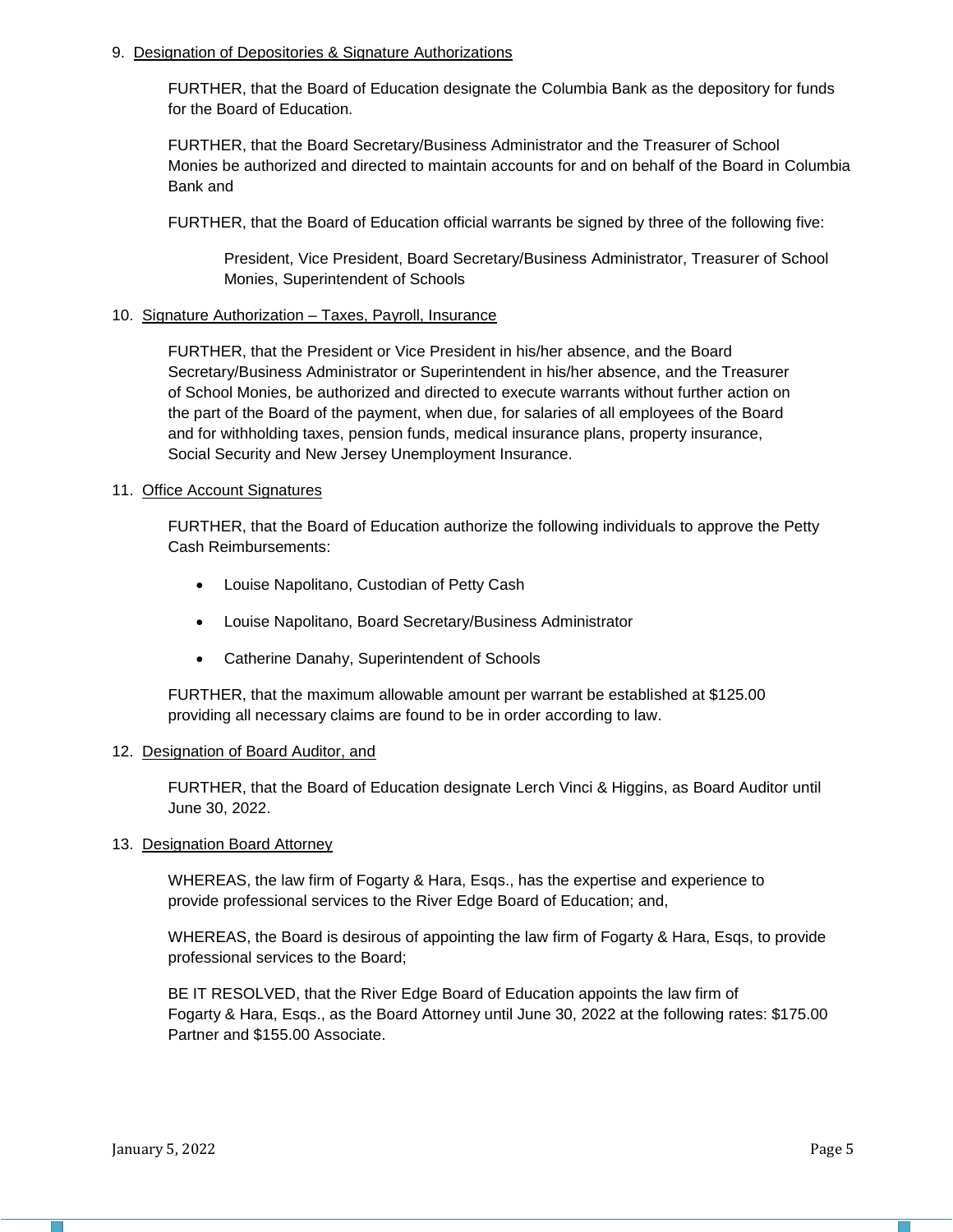#### 14. Designation Board Architect

FURTHER, that the Board of Education designate DiCara Rubino Architects, as Architect of Record until June 30, 2022 at an hourly rate of \$175 Principal, \$165 Senior Associate Architect, and \$140 Project Architect/Engineer until June 30, 2022.

## 15. Designation Board Insurance Agency

FURTHER, that the Board of Education designate MetLife as the Broker of Record for Dental Benefits.

### 16. Designation Bond Attorney

FURTHER, that the Board of Education designate Wilentz, Goldman, and Spitzer as Board Bond Attorney until June 30, 2022.

#### 17. Custodian of Public Records

FURTHER, that the Board of Education designate Louise Napolitano as Custodian of Public Records until June 30, 2022.

## 18. Designation 504 Coordinator

FURTHER, that the Board of Education designate Alrick Douglas for Roosevelt School as 504 Coordinator and Janel Blake for Cherry Hill School as 504 Coordinator until the next organization meeting.

#### 19. Designation Attendance Officer

FURTHER, that the Board of Education designate Denise Heitman, Attendance Officer, for a yearly stipend of \$500.00 until the next organization meeting.

## 20. Designation Homeless Student Liaison

FURTHER, that the Board of Education approve Eric James, Homeless Student Liaison, for the River Edge School District until the next organization meeting.

#### 21. Designation District Anti-Bullying Coordinator

FURTHER, that the Board of Education designate Eric James, District Anti-Bullying Coordinator, until the next organization meeting.

## 22. Designation District School Safety Specialist

FURTHER, that the Board of Education approve Michael Henzel, District School Safety Specialist, for the River Edge School District until the next organization meeting

#### 23. Designation District Pest Management Coordinator

FURTHER, that the Board of Education designate Stan Stevens as the Integrated Pest Management Coordinator until the next organization meeting.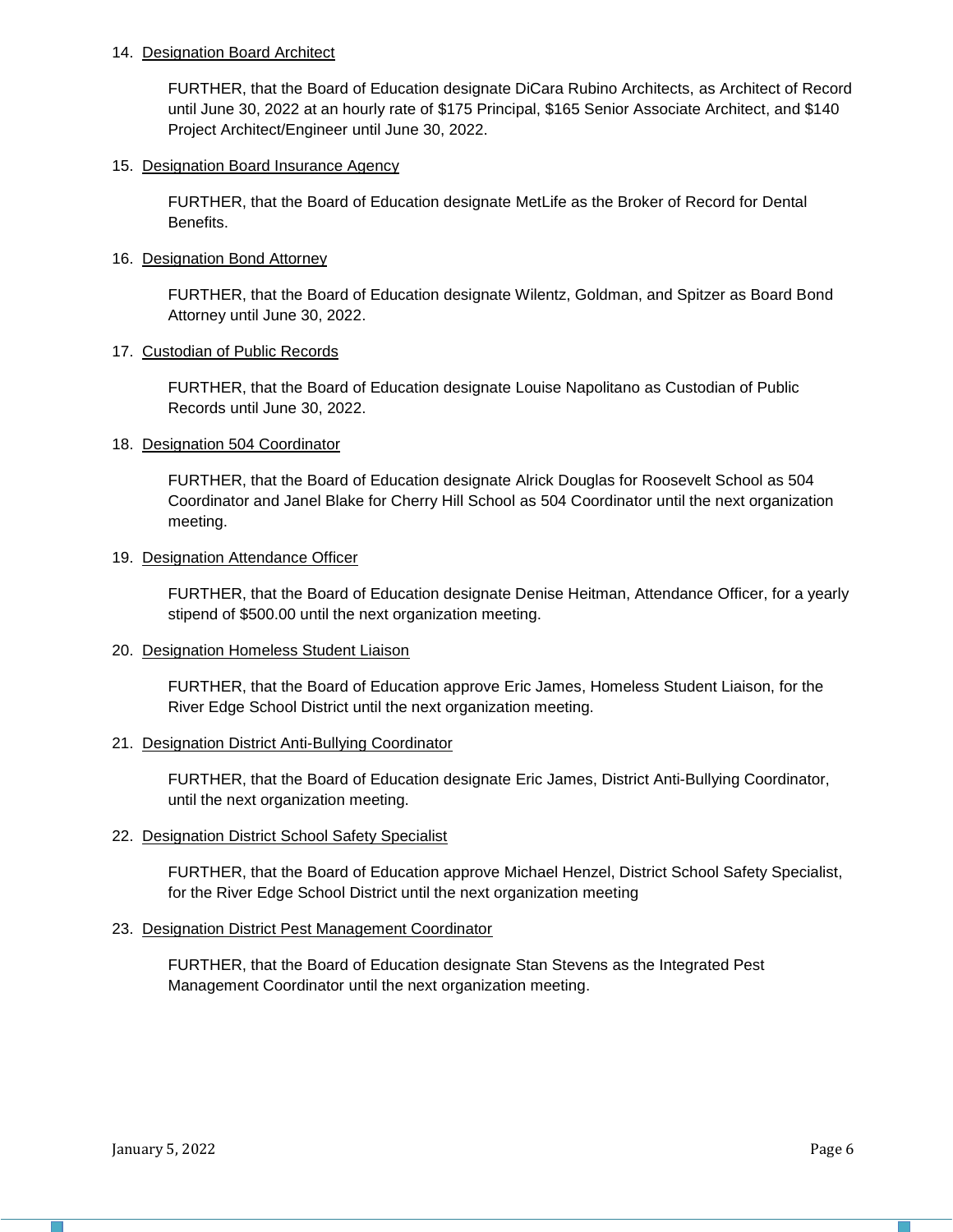#### 24. AHERA Coordinator

FURTHER, that the Board of Education designate Environmental Design, Inc. to become the designated party to ensure compliance with the Asbestos Hazard Emergency Response Act (AHERA) until the next organization meeting.

## 25. Designation Treasurer of School Funds

FURTHER, that the Board of Education designate Antoinette Kelly as Treasurer of School funds until the next organization meeting.

### 26. Designate Purchasing Agent

WHEREAS, the recent changes to the Public School Contracts Law gave Boards of Education the ability to increase their bid threshold up to \$44,000; and

WHEREAS, N.J.S.A. 18A:18A-3A, permits an increase in the bid threshold if a Qualified Purchasing Agent is appointed as well as granted the authorization to negotiate and award such contracts below the bid threshold: and

WHEREJ.A.C. 5:34-5 et seq. establishes the criteria for qualifying as Qualified Purchasing Agent; and

WHEREAS, Louise Napolitano possesses the designation of Qualified Purchasing Agent as issued by the Director of the Division of Local Government Services in accordance with N.J.A.C. 5:34-5 et seq.: and

WHEREAS, River Edge Board of Education desires to increase the bid threshold as provided in N.J.S.A. 18A:18A-3; now, therefore, be it

RESOLVED, that the governing body of the River Edge Board of Education in the County of Bergen, in the State of New Jersey hereby increases its bid threshold to \$44,000; and be it further

RESOLVED, that the governing body hereby appoints Louise Napolitano as the Qualified Purchasing Agent to exercise the duties of a purchasing agent pursuant to N.J.S.A. 18A:18A-2b, with specific relevance to the authority, responsibility, and accountability of the purchasing activity of the Board of Education; and be it further

RESOLVED, that in accordance with the N.J.A.C. 5:34-5.2 the Board of Education Secretary is hereby authorized and directed to forward a certified copy of this resolution and a copy of Louise Napolitano's certification to the Director of the Division of Local Government Services.

27. Move to authorize the Business Administrator/Board Secretary to seek sealed bids, Educational Data Services, county contract, and/or state contract for all goods and services until the next organizational meeting.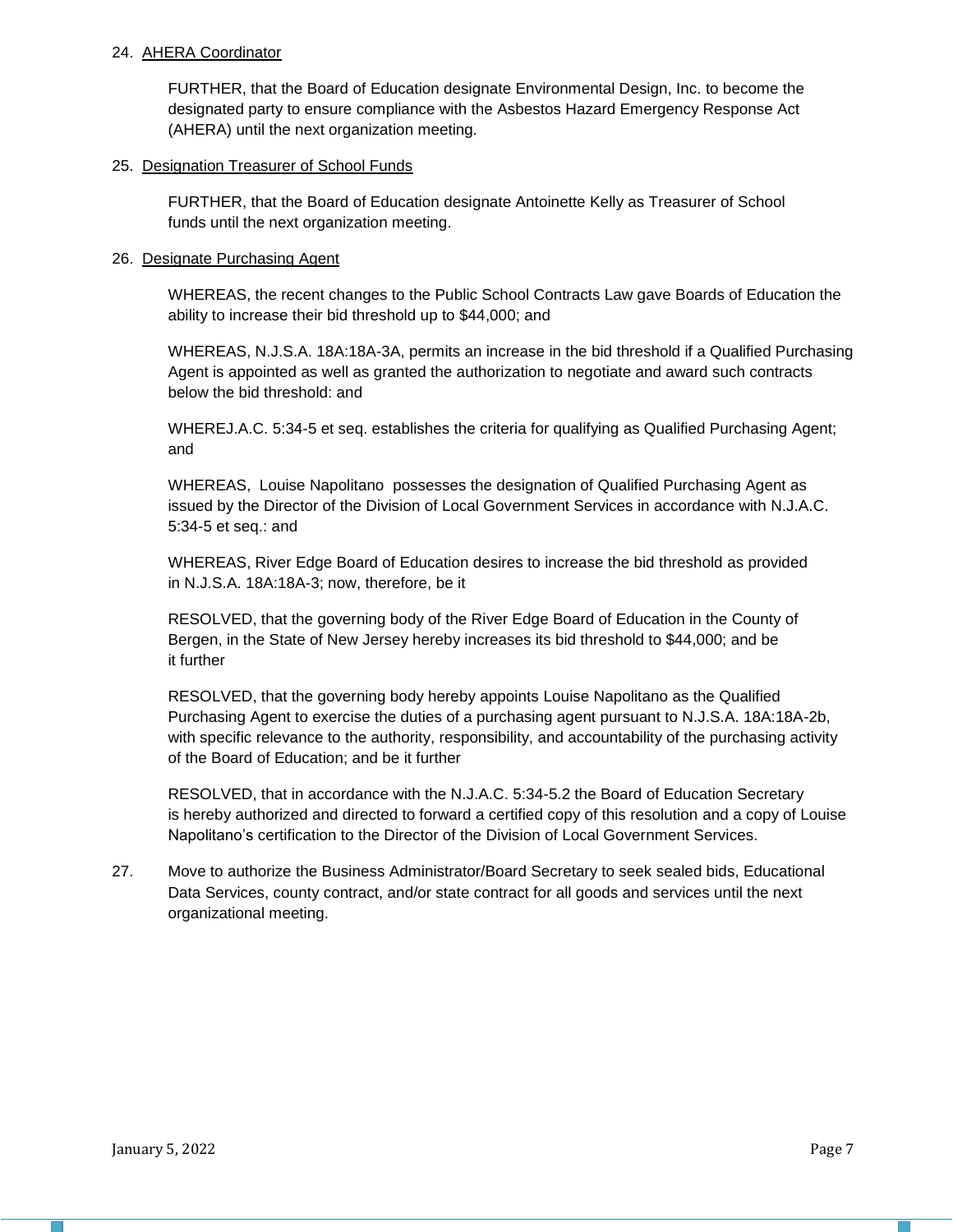## 28. Membership in Bergen County Region V

FURTHER, that the Board of Education continue its membership in the Bergen County Region V Council for Special Education, does hereby accept, adopt and agree to comply with the Region V by-laws; designates the District Superintendent as its representative to Region V; and empowers her to cast all votes and take all other actions necessary to represent its interest in Region V; until the next organization meeting and

FURTHER, approve the Joint Transportation Agreement for all River Edge students who are transported through Region V.

## 29. Tax Shelter Annuity Sales Companies

FURTHER, that the Board of Education approve the following to solicit sales to district employees for 403b and 457 retirement plans for the 2021-2022 school year:

> Aspire Financial Services Equitable Financial Security Benefit Union Central Life Insurance Company

## **SPECIAL/DISCUSSION ITEMS**

- A. Public Comments on Agenda Items
- B. 2022 2023 School Calendar Discussion
- C. START STRONG Presentation –Mrs. Danahy, Ms. Moran, Mr. Werner

## **REPORTS**

- 1. SUPERINTENDENT
- 2. PRINCIPAL
- 3. BOARD SECRETARY
- 4. PRESIDENT
- 5. COMMITTEE

## **MOTIONS TO BE ACTED UPON**

#### **A. ADMINISTRATION/POLICY**

- 1. That the Board of Education approve the Minutes of December 15, 2021.
- 2. That the Board of Education approve the staff development and travel as per the schedules for January 2022 including relevant mileage reimbursement. (Addendum)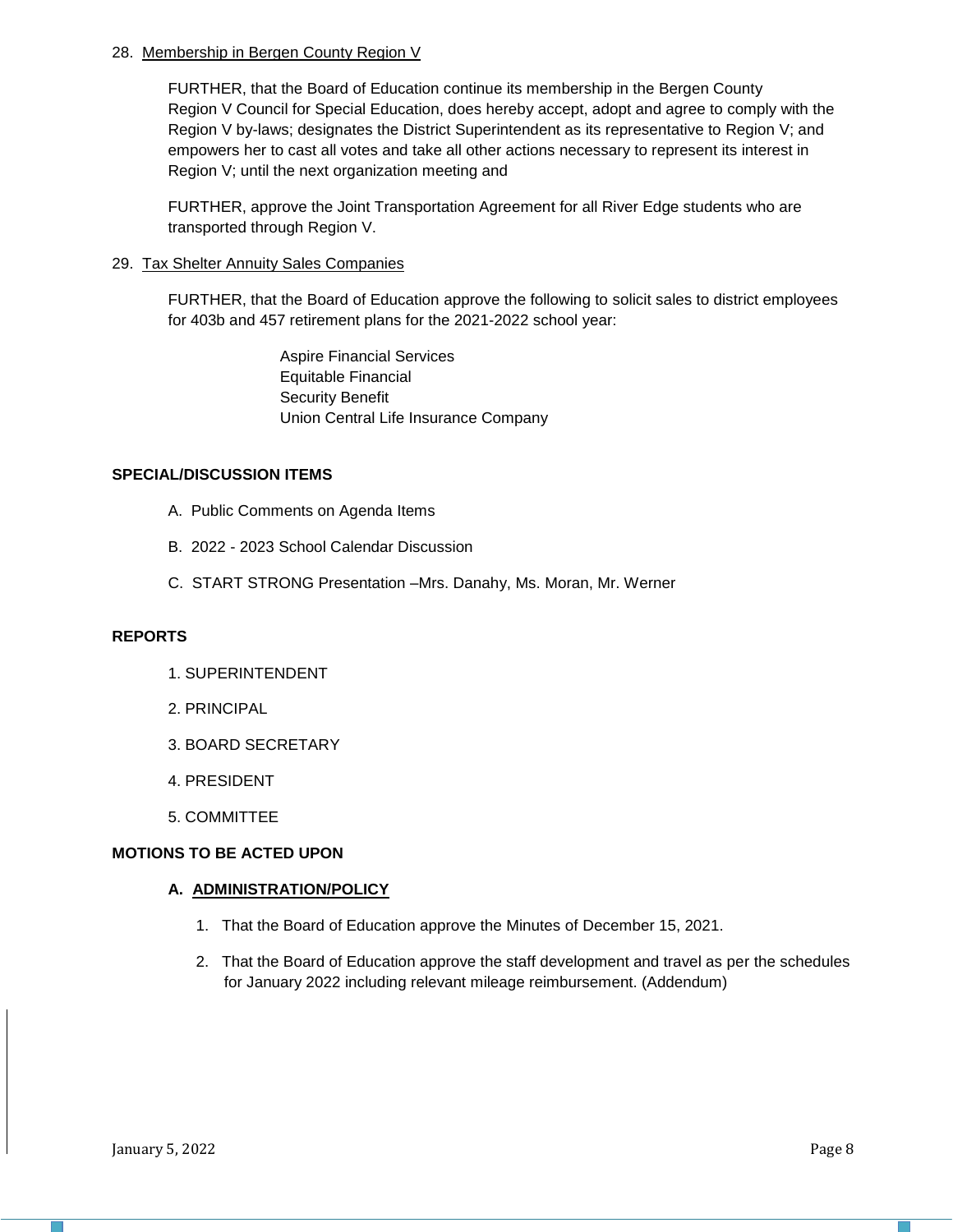3. That the Board of Education approve the completion of the following emergency drills:

| School                    | <b>Dates</b>                                               |
|---------------------------|------------------------------------------------------------|
| <b>Cherry Hill School</b> | December 3, 2021 Fire Drill<br>December 20, 2021 Lockdown  |
| Roosevelt School          | December 21, 2021 Fire Drill<br>December 23, 2021 Lockdown |

- 4. That the Board of Education approve the Violence, Vandalism and Harassment Intimidation and Bullying Report and HIB Training and Programs Report for Reporting Period 1 (July 1, 2021 to December 31, 2021) .
- 5. That the Board of Education affirm the HIB report previously reported at the December 15, 2021 Board Meeting.

**Motion by: \_\_\_\_\_\_\_\_\_\_\_\_\_\_\_\_\_\_\_\_ Seconded by: \_\_\_\_\_\_\_\_\_\_\_\_\_\_\_\_\_\_\_\_**

**B. CURRICULUM/EDUCATION** - None

## **C. BUILDINGS & GROUNDS**

1. **WHEREAS**, the River Edge Board of Education ("Board") advertised for bids for a Project entitled "Electrical Upgrade at Cherry Hill Elementary School" ("Project"); and

**WHEREAS**, on November 11, 2021, the Board received bids for the Project, as reflected on the attached bid tabulation sheet; and

**WHEREAS**, TSUJ Corp. ("TSUJ") submitted the lowest bid for the Project with a base bid in the amount of \$388,707; and

**WHEREAS**, the bid submitted by TSUJ is responsive in all material respects and it is the Board's desire to award the contract for the Project to TSUJ.

**NOW, THEREFORE, BE IT RESOLVED** as follows:

The Board hereby awards the contract for the Electrical Upgrades at Cherry Hill Elementary School Project to TSUJ in a total contract amount of \$388,707.

**BE IT FURTHER RESOLVED**, that this award is expressly conditioned upon the contractor furnishing the requisite insurance certificate and labor and materials/performance bond as required in the project specifications, together with an AA201-Project Manning Report, an executed A-101-Standard Form of Agreement Between Owner and Contractor, A-201-General Conditions of the Contract for Construction, as prepared by the Board Attorney, within ten (10) days of the date hereof.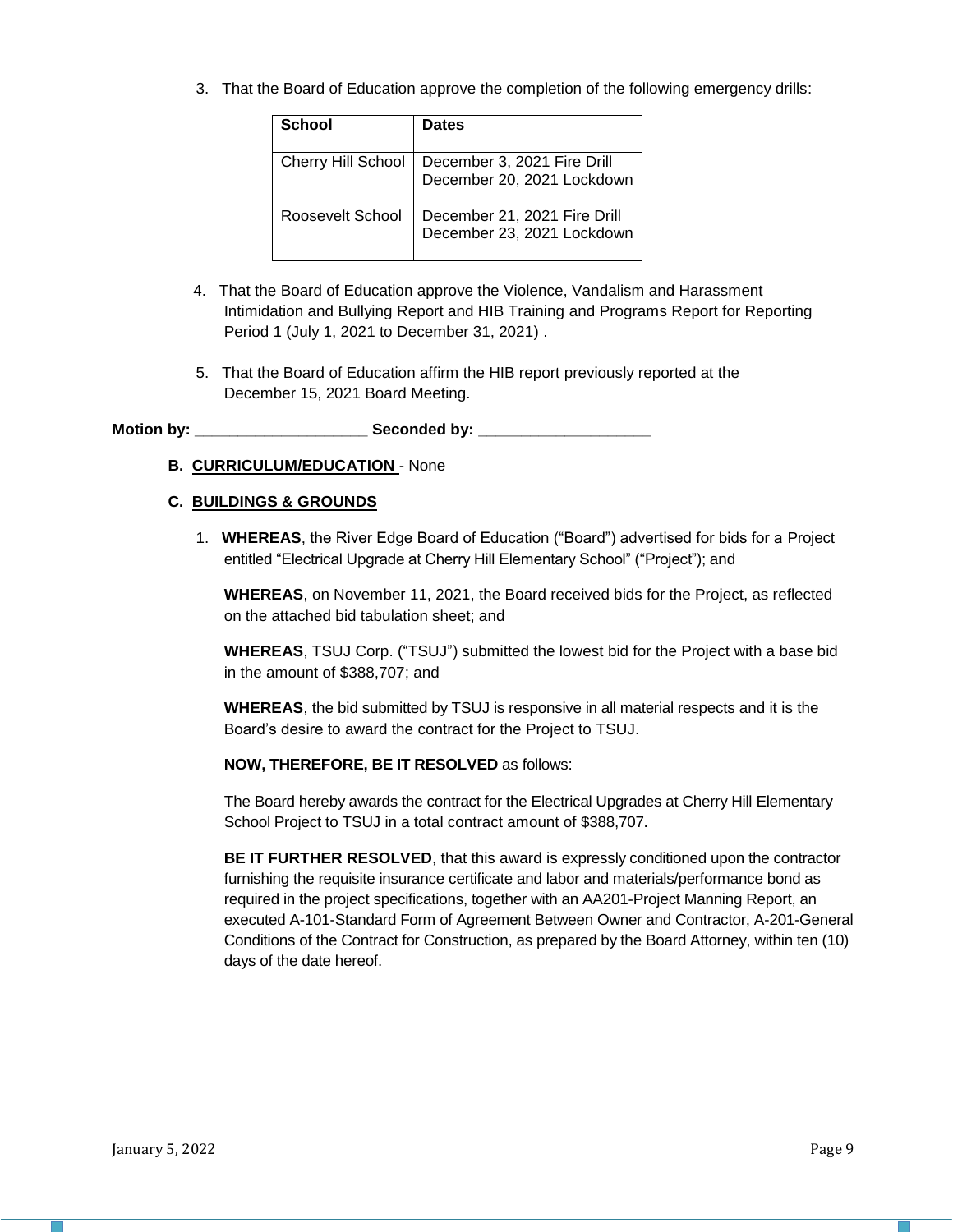**BE IT FURTHER RESOLVED** that the Board Attorney is hereby directed to draft the agreement with the successful bidder consistent with this Resolution and with the terms contained in the bid documents approved by the Board for the Project. The Board President and the Board Secretary are hereby authorized to execute such agreement and any other documents necessary to effectuate the terms of this Resolution.

Motion by: **Example 20 Seconded by:** Seconded by:

## **D. FINANCE/GRANTS/GIFTS**

1. That the Board of Education approve a donation from Joy and Jan Holmstrup to be used towards the purchase of children books for the mobile cart in memory of Erika Steinbauer in the amount of \$75.00

Motion by: **Example 20 Seconded by:** Seconded by:

## **E. PERSONNEL**

- 1. That the Board of Education, with the recommendation of the Superintendent, approve Janine Caruso, Part-time Resource Teacher (.5), starting on or about March 5, 2022 through June 30, 2022, BA Step 7.
- 2. That the Board of Education, with the recommendation of the Superintendent, approve Christine Wang, Part-time Aide, starting on or about January 6, 2022 through June 30, 2022.
- 3. That the Board of Education, with the recommendation of the Superintendent, approve Christine Wang, Substitute Teacher, for the 2021-2022 school year pending Certification.
- 4. That the Board of Education approve the following individuals for movement on the step guide effective February 1, 2022 based on educational credentials.

| Kismet Bohajian         | from | MA+15 to |    | MA+30 |
|-------------------------|------|----------|----|-------|
| Mary Ann Crudello       | from | MA+15 to |    | MA+30 |
| LeighAnne Kaufmann from |      | MA       | t∩ | MA+15 |

- 5. That the Board of Education, with the recommendation of the Superintendent, approve Steven Luca, for Odyssey of the Mind, not to exceed 10 hours, at his hourly contractual rate, for the 2021-2022 school year.
- 6. That the Board of Education with the recommendation of the Superintendent approve Lara Kane for additional hours to provide classroom coverage from January 3, 2022 through January 21, 2022.

**Motion by: \_\_\_\_\_\_\_\_\_\_\_\_\_\_\_\_\_\_\_\_ Seconded by: \_\_\_\_\_\_\_\_\_\_\_\_\_\_\_\_\_\_\_\_**

#### **F. RIVER EDGE SPECIAL EDUCATION** - None

**G. REGION V ADMINISTRATION & TRANSPORTATION** - None